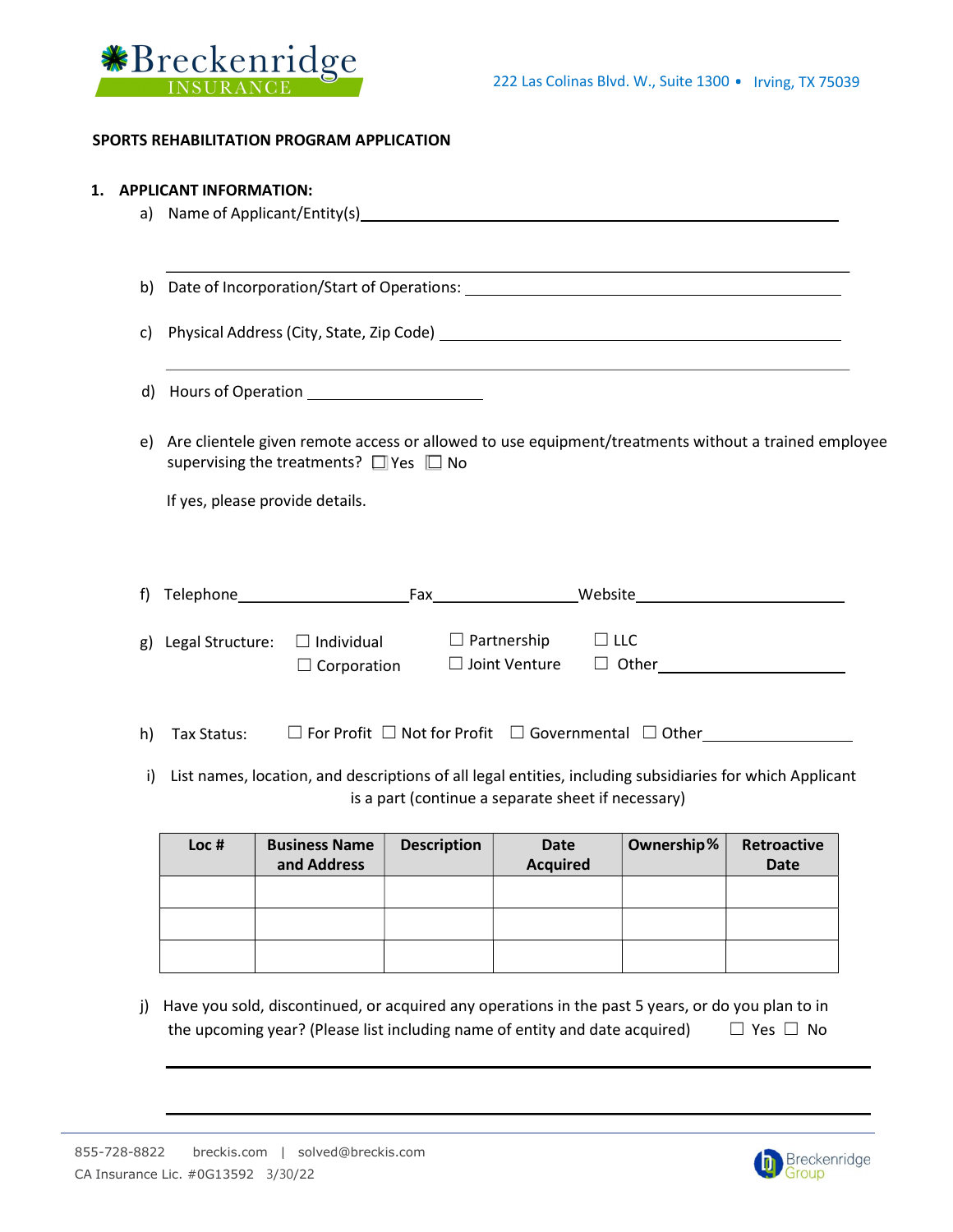

k) List all licenses held by your facility including type and expiration dates.

l) List any/all accreditation from governmental agencies/clients (JCAHO, AABB, AATB, FACT, ABC, CLIA, AOPO, EBAA, CAP, ASHI, etc.) and association memberships held by your facility and include a copy of your most recent report.

2. Email

3. Facebook, Instagram, Twitter and other social media addresses/usernames

| 4. | Limits Desired -<br>$GL$ ?<br>Retention      |          |             |
|----|----------------------------------------------|----------|-------------|
| 5. | <b>Current Insurance Services:</b>           | Revenues | <b>OPVs</b> |
|    | a. Physical Therapy                          |          |             |
|    | b. Fitness Coaching                          |          |             |
|    | Acupressure<br>c.                            |          |             |
|    | d. Acupuncture                               |          |             |
|    | e. Dry Needling                              |          |             |
|    | f.<br>Massage Therapy                        |          |             |
|    | <b>Aquatic Therapy</b><br>g.                 |          |             |
|    | i. Pool?                                     |          |             |
|    | ii. Tanks?                                   |          |             |
|    | h. Stem Cell Therapy                         |          |             |
|    | IV therapy<br>i.                             |          |             |
|    | <b>Occupational Therapy</b><br>j.            |          |             |
|    | <b>Nutritional Counseling</b><br>k.          |          |             |
|    | Dietician<br>I.                              |          |             |
|    | m. Surgery - outpatient                      |          |             |
|    | i. With Local Anesthetic                     |          |             |
|    | ii. With General Anesthetic                  |          |             |
|    |                                              |          |             |
|    | n. Surgery - in patient<br>o. InfraRed Sauna |          |             |
|    |                                              |          |             |
|    | p. Platelet Rich Plasma Injections           |          |             |
|    | q. Kinseotaping                              |          |             |
|    | r. Others                                    |          |             |
|    | s. Lasers                                    |          |             |
|    | Cold                                         |          |             |
|    | ii.<br>Class IV Warm/Hot                     |          |             |

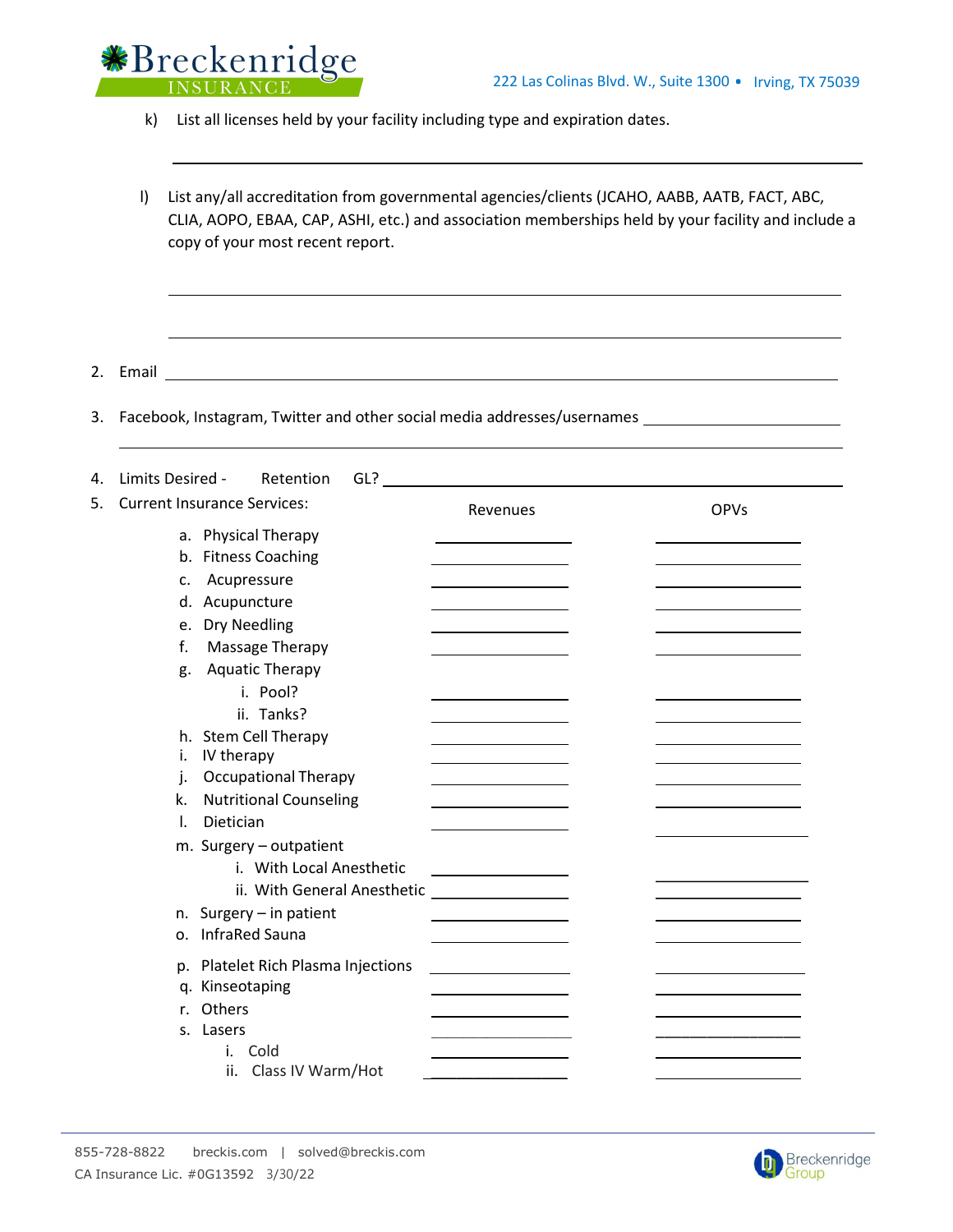

6. If Class IV lasers are used, please answer the following additional questions:

| a. How many technicians are operating the lasers? |  |
|---------------------------------------------------|--|
|---------------------------------------------------|--|

- b. How many hours training do they have?
- c. Do all technicians have at least 6 months experience? Yes No

d. Are lasers operated in a room with absolutely no reflective surfaces? Yes No

- e. Are doors locked during treatments and is there a sign posted that states "lasers are in use, do not enter"? Yes No
- f. Are eye goggles worn by both technician and patient/client the entire time of treatment? Yes No
- g. Are all state laws followed as to need for Medical Director/Physician Consultant on staff? Yes No
- 7. Product sales \$
	- a. Please describe products
	- b. Do you manufacture any products?
	- c. Do you private label any products?
	- d. Please provide labels for all products sold or link to website of manufacturer where ingredients lists can be found.
	- e. Does the manufacturer/distributor provide you with vendors additional insured coverage?
- 8. If Surgeries performed- please list all procedures: \_\_\_\_\_\_\_\_\_\_\_\_\_\_\_\_\_\_\_\_\_\_\_\_\_\_
- 9. Are any procedures considered spinal procedures?
- 10. How many surgical procedures are performed under general anesthesia? Local anesthesia? \_\_\_\_\_\_\_\_\_\_\_\_\_\_\_\_\_\_\_
- 11.
- a) Does the insured have any beds for overnight stays?................................ ☐ Yes ☐ No (if yes, number of beds and average occupancy)
- b) Has your facility been surveyed by an accreditation agency within the past three years?
	- i. If "Yes", please list date(s) of last survey:
- c) Does the insured provide any services outside of the United States?.................  $\Box$  Yes  $\Box$  No (if yes, Please explain)
- d) Do you compound in bulk, manufacture, or wholesale medicine?........................ ☐ Yes ☐ No (if yes, Please explain)

\_\_\_\_\_\_\_\_\_\_\_\_\_\_\_\_\_\_\_\_\_\_\_\_\_\_\_\_\_\_\_\_\_\_\_\_\_\_\_\_\_\_\_\_\_\_\_\_\_\_\_\_\_\_\_\_\_\_\_\_\_\_\_\_\_\_\_\_\_\_\_\_\_\_\_\_\_\_\_\_\_

- e) Does the applicant anticipate making any significant changes in the services/products provided within the next 12 months?.................................................................................. ☐ Yes ☐ No (if yes, please explain)
- 12. Treatment of Minors? What %? What procedures?



☐ Yes ☐ No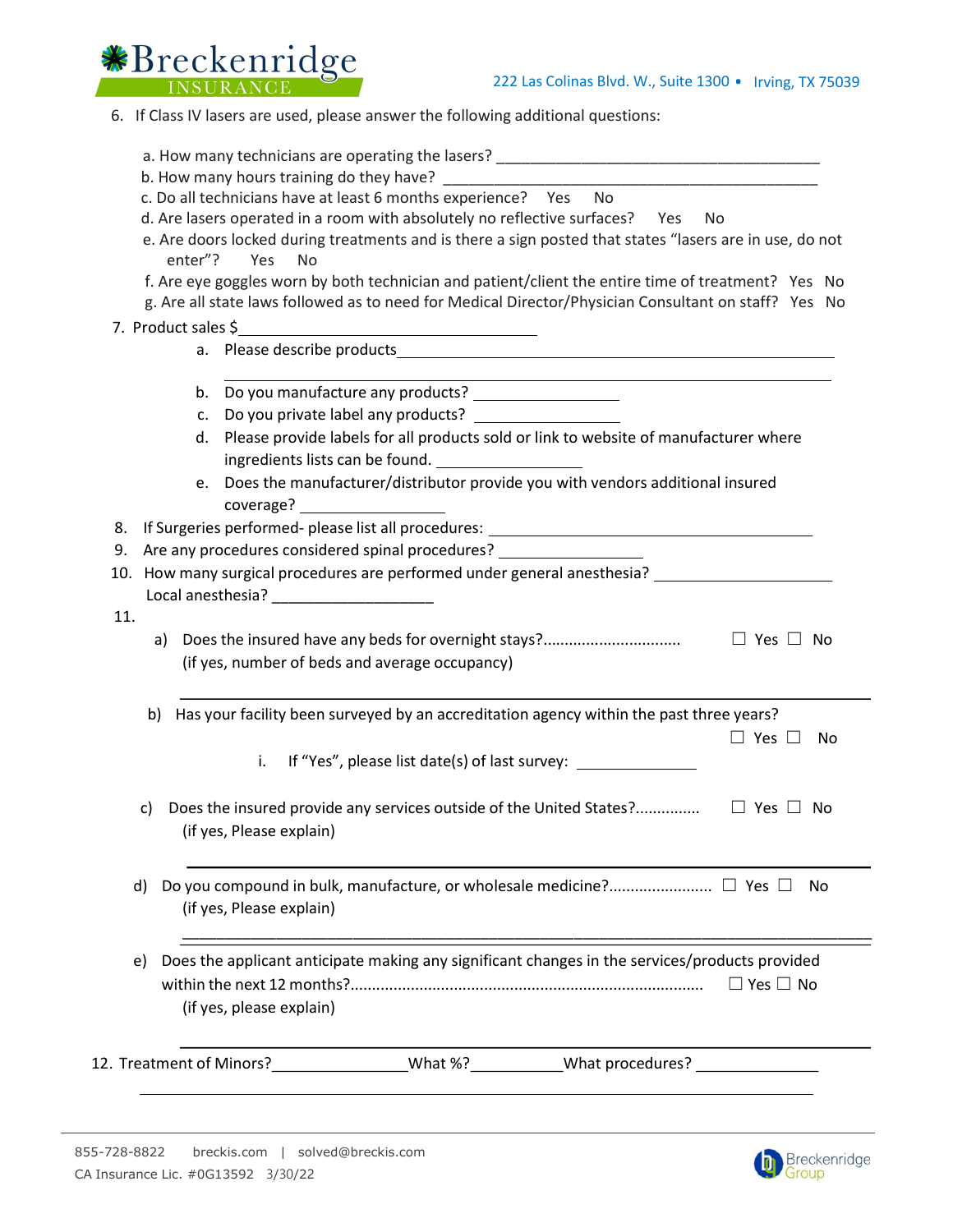

13. Licensed/Professional staff – including Physicians, Surgeons, Podiatrist, Chiropractors, Physical Therapists, Occupational Therapists, RNs, LPNs, EMTs, etc.

| <b>Name</b> | <b>Specialty</b> | <b>Board</b><br><b>Certified</b>       | <b>Hours</b><br><b>Worked</b> | Volunteer,<br><b>Contracted</b><br>or Employed | Has own<br><b>Malpractice</b><br>Insurance | <b>Medical</b><br><b>Director</b>         |
|-------------|------------------|----------------------------------------|-------------------------------|------------------------------------------------|--------------------------------------------|-------------------------------------------|
|             |                  | $\Box$ Yes $\Box$ No                   |                               |                                                | $\Box$ Yes $\Box$ No $\vdash$              | $\Box$ Yes $\Box$ No                      |
|             |                  | Yes $\square$<br>No.<br>$\blacksquare$ |                               |                                                |                                            | $\Box$ Yes $\Box$ No $\Box$ Yes $\Box$ No |
|             |                  | $\mid$ Yes $\Box$<br><b>No</b>         |                               |                                                | $\Box$ Yes $\Box$ No $\vert$               | $\Box$ Yes $\Box$ No                      |
|             |                  | Yes $\square$<br><b>No</b>             |                               |                                                | Yes $\Box$ No                              | $\Box$ Yes $\ \Box$ No                    |

- i. Is physician credentialing and privileging formalized and documented?  $□$  Yes  $□$  No
- ii. Do any of the above physicians have direct patient care responsibilities?  $\Box$  Yes  $\Box$  No (if Yes, what is the physician's role in providing services for the applicant's facility?)

14. Please provide details of all other staff utilized.

| <b>Health Professional</b>           | <b>Has Own</b><br><b>Professionall</b><br><b>Liability</b> | <b>Employed</b>            |                     |              | <b>Contracted</b>          |                     |              |
|--------------------------------------|------------------------------------------------------------|----------------------------|---------------------|--------------|----------------------------|---------------------|--------------|
|                                      | Coverage?                                                  | <b>Full</b><br><b>Time</b> | Part<br><b>Time</b> | <b>Hours</b> | <b>Full</b><br><b>Time</b> | Part<br><b>Time</b> | <b>Hours</b> |
| <b>Registered Nurses</b>             |                                                            |                            |                     |              |                            |                     |              |
| <b>Licensed Practical Nurses</b>     |                                                            |                            |                     |              |                            |                     |              |
| <b>Licensed Vocational Nurses</b>    |                                                            |                            |                     |              |                            |                     |              |
| <b>Nurse Practitioners</b>           |                                                            |                            |                     |              |                            |                     |              |
| <b>Physician Assistants</b>          |                                                            |                            |                     |              |                            |                     |              |
| <b>Certified Nursing Assistants</b>  |                                                            |                            |                     |              |                            |                     |              |
| Physical, Occupational, and Speech   |                                                            |                            |                     |              |                            |                     |              |
| <b>Therapists</b>                    |                                                            |                            |                     |              |                            |                     |              |
| Home Health Aides                    |                                                            |                            |                     |              |                            |                     |              |
| Sitters/Companions                   |                                                            |                            |                     |              |                            |                     |              |
| <b>Emergency Medical Technicians</b> |                                                            |                            |                     |              |                            |                     |              |
| Paramedics                           |                                                            |                            |                     |              |                            |                     |              |
| Pharmacists                          |                                                            |                            |                     |              |                            |                     |              |
| <b>Technicians</b>                   |                                                            |                            |                     |              |                            |                     |              |
| <b>Social Workers</b>                |                                                            |                            |                     |              |                            |                     |              |
| Other (please provide description)   |                                                            |                            |                     |              |                            |                     |              |

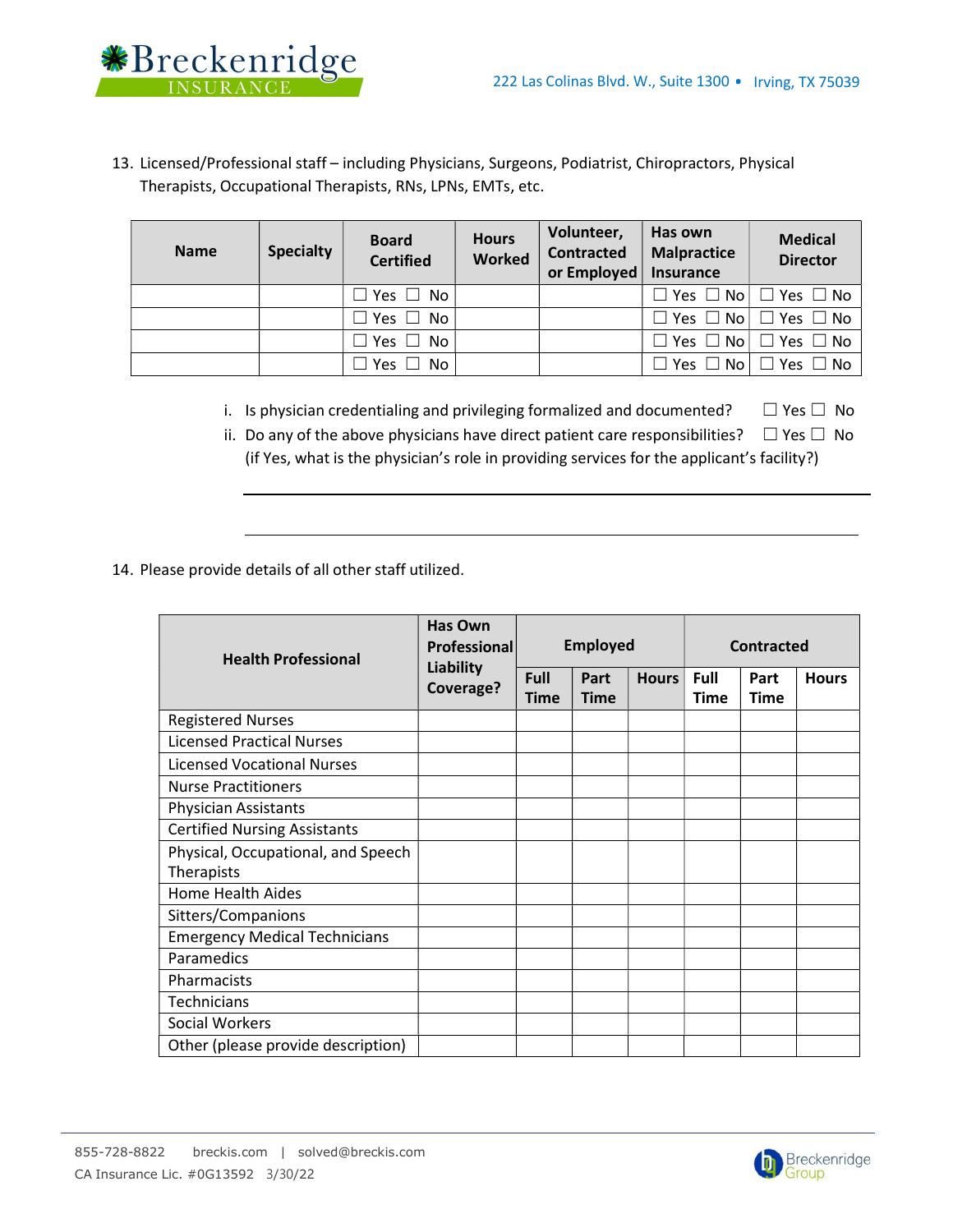

|    | 15. RISK MANAGEMENT, CLAIMS HANDLING & LOSS CONTROL                                                            |                   |      |  |  |  |
|----|----------------------------------------------------------------------------------------------------------------|-------------------|------|--|--|--|
| а. | Does the applicant have a full-time risk manager on staff?<br>(if yes, please provide the following details.)  | $\Box$ Yes $\Box$ | - No |  |  |  |
|    | Title                                                                                                          |                   |      |  |  |  |
|    |                                                                                                                |                   |      |  |  |  |
|    | Qualifications/Experience                                                                                      |                   |      |  |  |  |
| b. | Does the applicant have a formal, written risk management/loss prevention program?<br>No.                      |                   |      |  |  |  |
|    | ★ coordio coordio can coordio coordio coordio coordio con categoria de la categoria coordio de la tradición de |                   |      |  |  |  |

- c. Does the applicant require new employees to participate in a training program that instructs them on all applicable company policies and procedures?................................ ☐ Yes ☐ No
- d. Does the applicant handle claims in-house or utilise the services of a third party administrator? (Please provide details of in-house claims personnel/TPA used)

#### 16. CREDENTIALING:

| a. | No                                                                                                                                                                                                                                       |
|----|------------------------------------------------------------------------------------------------------------------------------------------------------------------------------------------------------------------------------------------|
| b. | Are physicians required to be board certified in their specialty? $\square$ Yes<br>No.                                                                                                                                                   |
| c. |                                                                                                                                                                                                                                          |
| d. | Prior to hiring any employee, does the applicant verify:<br>ii) Employment references with at least two previous employers? $\Box$ Yes $\Box$ No<br>Criminal record, on a Local, State and National scale? (Please indicate which apply) |
|    | $\Box$ Yes<br>No<br>$\Box$ Yes<br>$\Box$ No<br>$\Box$ Yes<br>$\Box$ No<br>$\Box$ Yes<br>No.                                                                                                                                              |
| e. | Does the applicant keep all information on file and verify its completion prior to<br>$\Box$ Yes<br>No.                                                                                                                                  |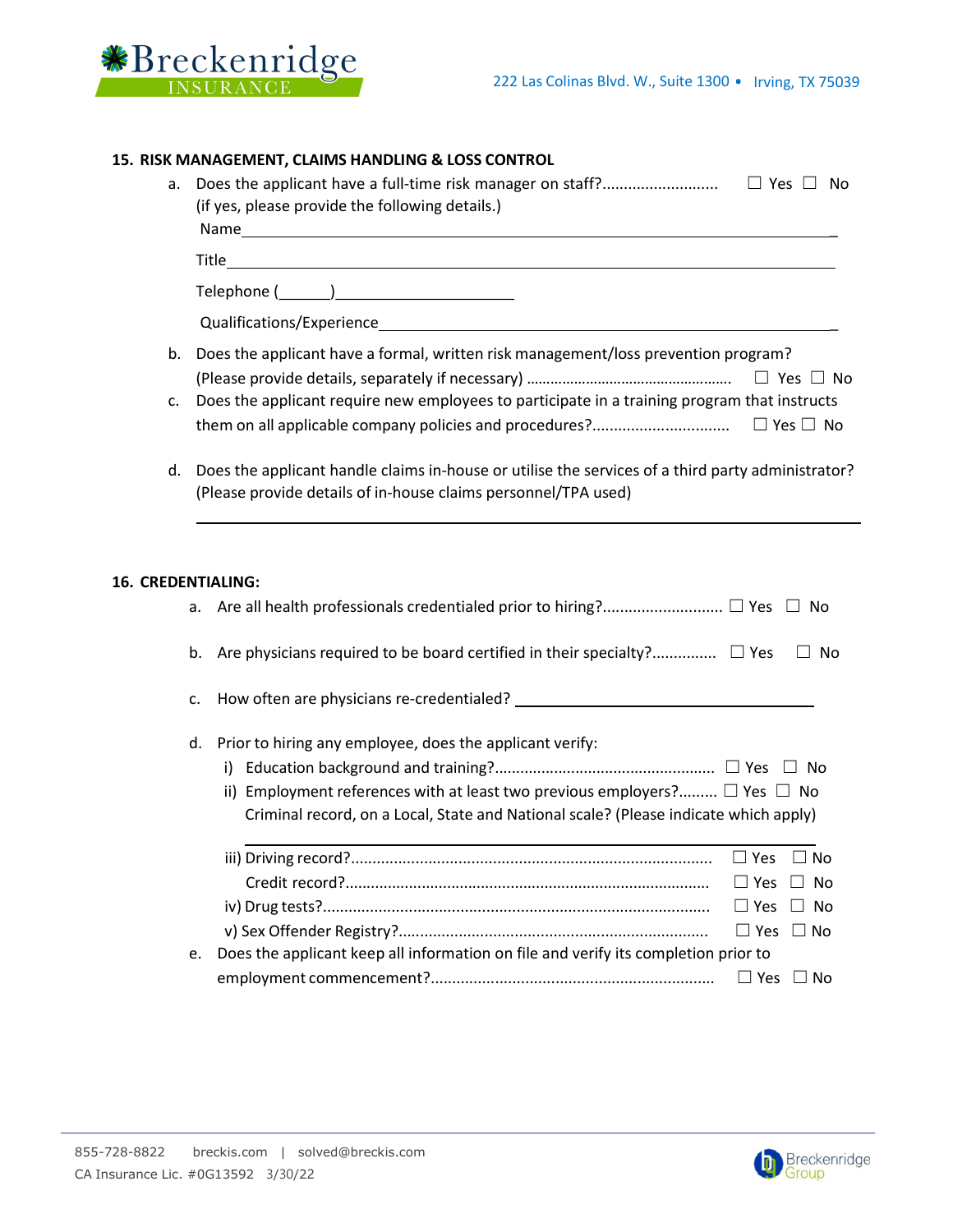

### 17. COVERAGE HISTORY:

a. Please provide details of professional liability coverage purchased in the last five (5) years to date:

| <b>Policy</b><br><b>Period</b> | Primary/Xs<br>Limit | SIR/Deductible | <b>Carrier</b> | <b>Annual</b><br>Premium | <b>Occurrence</b><br><b>Or Claims</b><br>Made? | <b>Retroactive</b><br><b>Date</b> |
|--------------------------------|---------------------|----------------|----------------|--------------------------|------------------------------------------------|-----------------------------------|
|                                |                     |                |                |                          |                                                |                                   |
|                                |                     |                |                |                          |                                                |                                   |
|                                |                     |                |                |                          |                                                |                                   |
|                                |                     |                |                |                          |                                                |                                   |
|                                |                     |                |                |                          |                                                |                                   |
|                                |                     |                |                |                          |                                                |                                   |

b. Please provide details of general liability coverage purchased in the last five (5) years to date:

| <b>Policy</b><br><b>Period</b> | Primary/Xs<br>Limit | SIR/Deductible | <b>Carrier</b> | <b>Annual</b><br>Premium | <b>Occurrence</b><br><b>Or Claims</b><br>Made? | <b>Retroactive</b><br><b>Date</b> |
|--------------------------------|---------------------|----------------|----------------|--------------------------|------------------------------------------------|-----------------------------------|
|                                |                     |                |                |                          |                                                |                                   |
|                                |                     |                |                |                          |                                                |                                   |
|                                |                     |                |                |                          |                                                |                                   |
|                                |                     |                |                |                          |                                                |                                   |
|                                |                     |                |                |                          |                                                |                                   |

- c. Do you currently carry employee benefits liability coverage?................................ ☐ Yes ☐ No If yes, what is the employee count, limit, deductible, and retroactive date?
- d. Has the applicant ever been declined or refused coverage, or had its coverage cancelled or nonrenewed?........................................................................................................ ☐ Yes ☐ No If yes, please explain.

18. Are you aware of, advertise for or otherwise promote services to professional/Collegiate athletes, celebrity of other high profile clients?....................................................... ☐ Yes ☐ No If Yes, please give.

- a. Associated revenues: \$ Annual treatments:
- b. Type of Athletes (i.e pro/collegiate football, MMA, actor/actress politician, etc.)
- c. List these clients by name (if more space is needed please use page 5) :

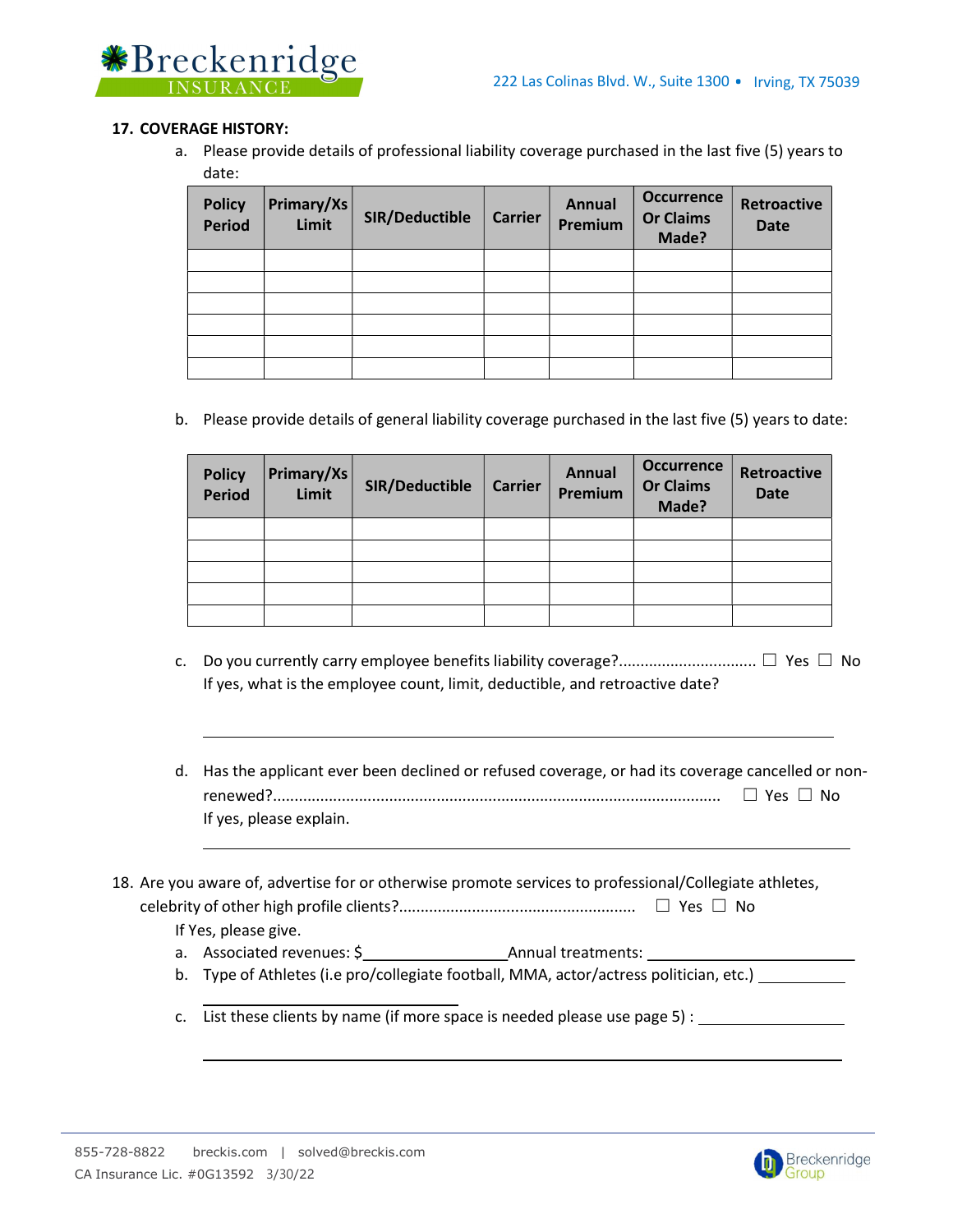

# 19. INSURED HISTORY – CLAIMS, LOSSES, AND INCIDENTS:

- a. Has any claim or suit for an error, omission or malpractice ever been made against you or your organization or any employees/staff working on your behalf?.............................. ☐ Yes ☐ No If Yes, how many? Complete a copy of Supplemental Claim form for each.
- b. Are you or any proposed insured for this insurance aware of any claim or suit, or any act, error, omission, fact, circumstance, or records request from any attorney which may result in a malpractice, general liability, or products liability claim or suit?............................. ☐ Yes ☐ No If Yes, has each of these been reported to the current or any claim or suit?..........  $\Box$  Yes  $\Box$  No How many? Complete a copy of Supplemental Claim form for each.
- c. Has the applicant or any staff:
	- i. ever been the subject of disciplinary/investigative proceedings or reprimand by governmental/administrative agency, hospital or professional association?  $\Box$  Yes  $\Box$  No
	- ii. ever been convicted for an act committed in violation of any law or ordinance other than traffic offenses?.............................................................................................. ☐ Yes ☐ No
	- iii. ever been treated for alcoholism or drug addiction?..................................... ☐ Yes ☐ No
	- iv. ever had any state professional license or license to prescribe or dispense narcotics refused, suspended, revoked, renewal refuses or accepted only on special terms or ever voluntarily surrendered same?......................................................................................... ☐ Yes ☐ No (if yes, please provide an explanation on any/all incidents)

THE UNDERSIGNED IS AUTHORIZED BY THE APPLICANT AND DECLARES THAT THE STATEMENTS SET FORTH HEREIN AND ALL WRITTEN STATEMENTS AND MATERIALS FURINSHED TO THE INSURER IN CONJUNCTION WITH THIS APPLICATION ARE TRUE. SIGNING OF THIS APPLICATION DOES NOT BIND THE APPLICANT OR THE INSURER TO COMPLETE THE INSURANCE, BUT IT IS AGREED THAT THE STATEMENTS CONTAINED IN THIS APPLICATION, ANY SUPPLEMENTAL ATTACHMENTS, AND THE MATERIALS SUBMITTED HEREWITH ARE THE BASIS OF THE CONTRACT SHOULD A POLICY BE ISSUED AND HAVE BEEN RELIED UPON BY THE INSURER IN ISSUING ANY POLICY.

THIS APPLICATION AND MATERIALS SUBMITTED WITH IT SHALL BE RETAINED ON FILE WITH THE INSURER AND SHALL BE DEEMED ATTACHED TO AND BECOME PART OF THE POLICY IF ISSUED. THE INSURER IS AUTHORIZED TO MAKE ANY INVESTIGATION AND INQUIRY IN CONNECTION WITH THIS APPLICATION AS IT DEEMS NECESSARY.

THE APPLICANT AGREES THAT IF THE INFORMATION SUPPLIED ON THIS APPLICATION CHANGES BETWEEN THE DATE OF THIS APPLICATION AND THE EFFECTIVE DATE OF THE INSURANCE, THE APPLICANT WILL, IN ORDER FOR THE INFORMATION TO BE ACCURATE ON THE EFFECTIVE DATE OF THE INSURANCE, IMMEDIATELY NOTIFY THE INSURER OF SUCH CHANGES, AND THE INSURER MAY WITHDRAW OR MODIFY ANY OUTSTANDING QUOTATIONS OR AUTHORIZATIONS OR AGREEMENTS TO BIND THE INSURANCE

I HAVE READ THE FOREGOING APPLICATION OF INSURANCE AND REPRESENT THAT THE RESPONSES PROVIDED ON BEHALF OF THE APPLICANT ARE TRUE AND CORRECT.

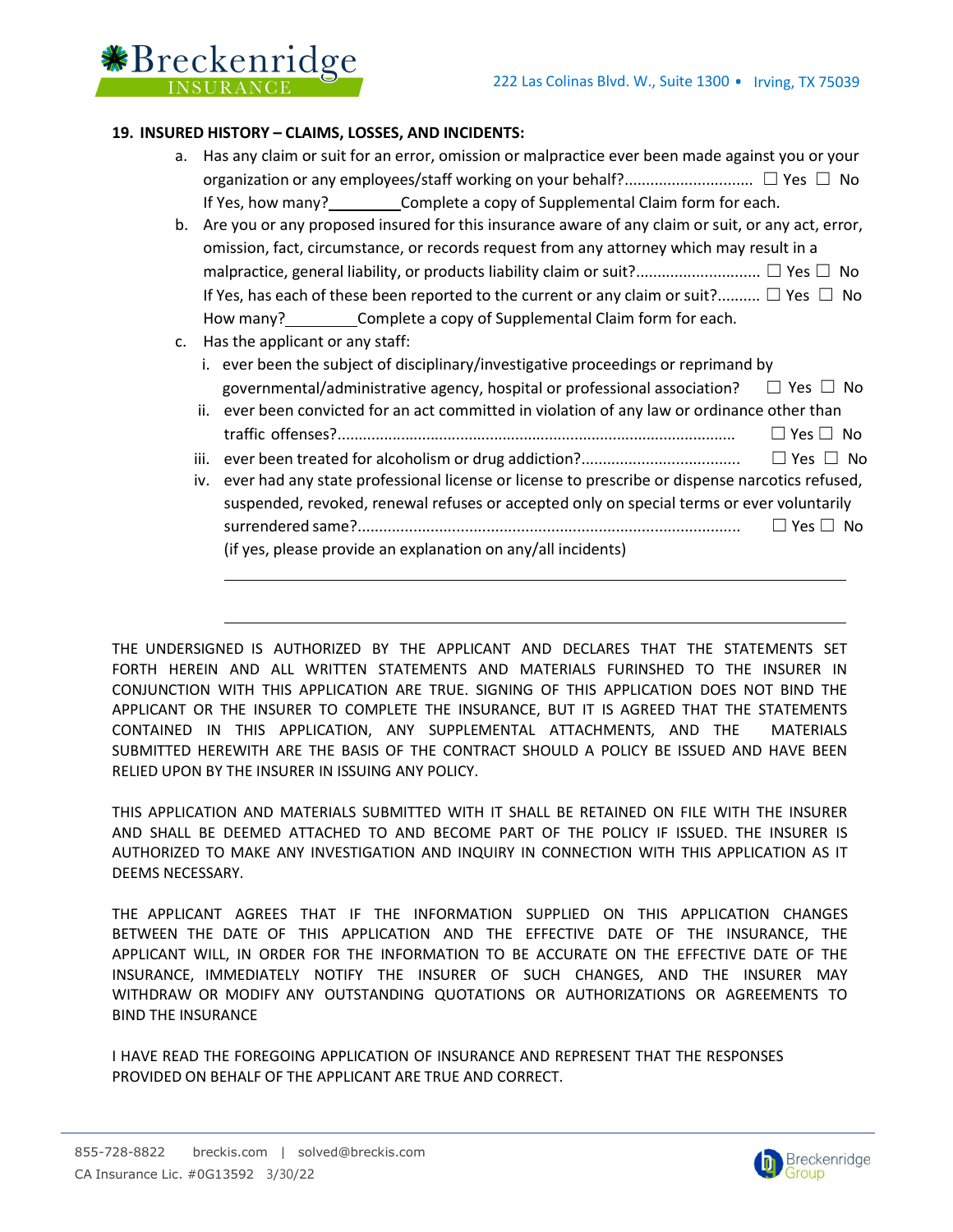

## FRAUD WARNING DISCLOSURE

ANY PERSON WHO, WITH INTENT TO DEFRAUD OR KNOWING THAT (S)HE IS FACILITATING A FRAUD AGAINST THE INSURER, SUBMITS AN APPLICATION OR FILES A CLAIM CONTAINING A FALSE OR DECEPTIVE STATEMENT MAY BE GUILTY OF INSURANCE FRAUD.

NOTICE TO ALABAMA, ARKANSAS, LOUISIANA, NEW MEXICO AND RHODE ISLAND APPLICANTS: ANY PERSON WHO KNOWINGLY PRESENTS A FALSE OR FRAUDULENT CLAIM FOR PAYMENT OF A LOSS OR BENEFIT OR KNOWINGLY PRESENTS FALSE INFORMATION IN AN APPLICATION FOR INSURANCE IS GUILTY OF A CRIME AND MAY BE SUBJECT TO FINES AND CONFINEMENT IN PRISON.

NOTICE TO COLORADO APPLICANTS: IT IS UNLAWFUL TO KNOWINGLY PROVIDE FALSE, INCOMPLETE, OR MISLEADING FACTS OR INFORMATION TO AN INSURANCE COMPANY FOR THE PURPOSE OF DEFRAUDING OR ATTEMPTING TO DEFRAUD THE COMPANY. PENALTIES MAY INCLUDE IMPRISONMENT, FINES, DENIAL OF INSURANCE, AND CIVIL DAMAGES. ANY INSURANCE COMPANY OR AGENT OF AN INSURANCE COMPANY WHO KNOWINGLY PROVIDES FALSE, INCOMPLETE, OR MISLEADING FACTS OR INFORMATION TO A POLICYHOLDER OR CLAIMANT FOR THE PURPOSE OF DEFRAUDING OR ATTEMPTING TO DEFRAUD THE POLICYHOLDER OR CLAIMANT WITH REGARD TO A SETTLEMENT OR AWARD PAYABLE FROM INSURANCE PROCEEDS SHALL BE REPORTED TO THE COLORADO DIVISION OF INSURANCE WITHIN THE DEPARTMENT OF REGULATORY AGENCIES.

NOTICE TO DISTRICT OF COLUMBIA APPLICANTS: WARNING: IT IS A CRIME TO PROVIDE FALSE OR MISLEADING INFORMATION TO AN INSURER FOR THE PURPOSE OF DEFRAUDING THE INSURER OR ANY OTHER PERSON. PENALTIES INCLUDE IMPRISONMENT AND/OR FINES. IN ADDITION, AN INSURER MAY DENY INSURANCE BENEFITS IF FALSE INFORMATION MATERIALLY RELATED TO A CLAIM WAS PROVIDED BY THE APPLICANT.

NOTICE TO FLORIDA APPLICANTS: ANY PERSON WHO KNOWINGLY AND WITH INTENT TO INJURE, DEFRAUD, OR DECEIVE ANY INSURER FILES A STATEMENT OF CLAIM OR AN APPLICATION CONTAINING ANY FALSE, INCOMPLETE OR MISLEADING INFORMATION IS GUILTY OF A FELONY OF THE THIRD DEGREE.

NOTICE TO KANSAS APPLICANTS: ANY PERSON WHO, KNOWINGLY AND WITH INTENT TO DEFRAUD, PRESENTS, CAUSES TO BE PRESENTED OR PREPARES WITH KNOWLEDGE OR BELIEF THAT IT WILL BE PRESENTED TO OR BY AN INSURER, PURPORTED INSURER, BROKER OR AGENT THEREOF, ANY WRITTEN STATEMENT AS PART OF, OR IN SUPPORT OF, AN APPLICATION FOR THE ISSUANCE OF, OR THE RATING OF AN INSURANCE POLICY FOR PERSONAL OR COMMERCIAL INSURANCE, OR A CLAIM FOR PAYMENT OR OTHER BENEFIT PURSUANT TO AN INSURANCE POLICY FOR COMMERCIAL OR PERSONAL INSURANCE WHICH SUCH PERSON KNOWS TO CONTAIN MATERIALLY FALSE INFORMATION CONCERNING ANY FACT MATERIAL THERETO; OR CONCEALS, FOR THE PURPOSE OF MISLEADING, INFORMATION CONCERNING ANY FACT MATERIAL THERETO COMMITS A FRAUDULENT INSURANCE ACT.

NOTICE TO MAINE, TENNESSEE, VIRGINIA AND WASHINGTON APPLICANTS: IT IS A CRIME TO KNOWINGLY PROVIDE FALSE, INCOMPLETE OR MISLEADING INFORMATION TO INSURANCE COMPANY FOR THE PURPOSE OF DEFRAUDING THE COMPANY. PENALTIES MAY INCLUDE IMPRISONMENT, FINES OR A DENIAL OF INSURANCE BENEFITS.